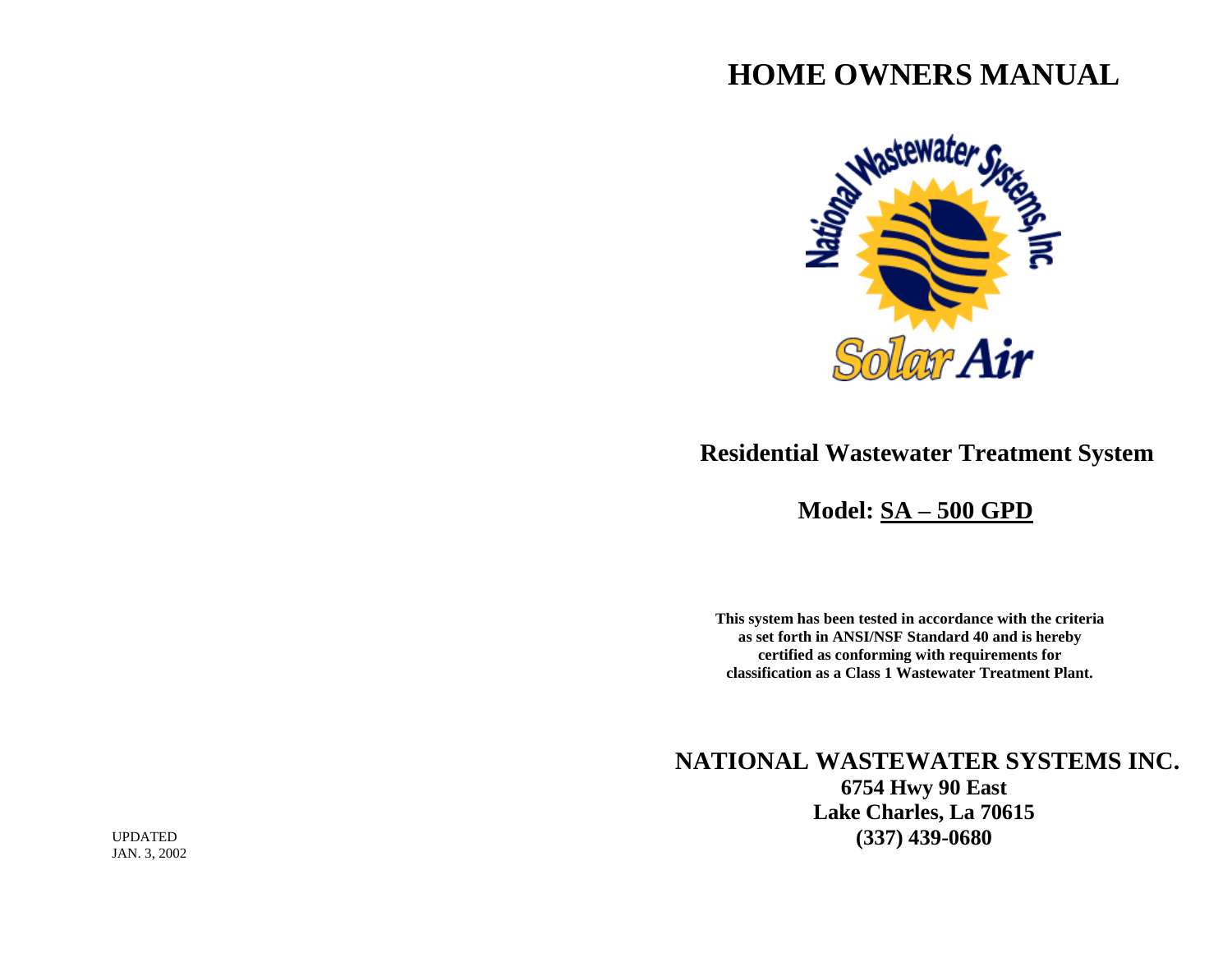#### **HOW THE PLANT FUNCTIONS**

The *SOLAR AIR* single family wastewater treatment plant is an extended aeration activated sludge process. This type of treatment depends primarily upon the use of air that is introduced to the wastewater from your home as soon as it enters the treatment unit. When air is introduced it promotes the growth of aerobic organisms that breakdown the organic solids in the wastewater producing inorganic and stable organic solids. The use of air is called aeration and this aeration provides dissolved oxygen, mixing of the wastewater and enough time for the organisms or bacteria to breakdown the organic solids that have entered the wastewater treatment plant. In the aeration chamber the wastewater is brown in color. This caused by the return of sludge from the clarifier. As the wastewater leaves the aeration chamber it enters a quiet zone where no mixing occurs. The quiet zone is referred to as a clarifier.

In the clarifier the solids separate from the liquid and settle to the bottom of the clarifier, that matter is called sludge. This sludge contains dissolved oxygen and this oxygen activates the bacteria it contains. This activated sludge is returned to the aeration chamber to be re-mixed. The sludge mixes with the incoming wastewater and this mixture of return sludge and wastewater is referred to as mixing liquor. This mixed liquor flows back into the clarifier, the solids separate and return again to the aeration chamber.

The water that separates from the solids in the clarifier and flows out of the wastewater treatment plant is referred to as the effluent.

## **PLANT INSTALLATION INSTRUCTIONS**

Prior to installation, all state and local laws and regulations must be complied with. It is the **owner's** responsibility to obtain any required permits.

- 1. Inspect entire wastewater treatment plant and equipment for defects such as cracks, chips, or broken lines. Use equipment parts list to insure that all required parts are on site.
- 2. Select location of plant site that is accessible to the home sewer discharge line, at least ten (10) feet from the home foundation in an area that will not receive vehicular traffic. Prepare and excavate the site having a hole at least one (1) foot larger than the wastewater treatment plant and a depth that will allow for sufficient coverage. The building sewer outlet will control the depth of the plant. The unit must be level for proper operation; be sure you have a smooth, level surface for a base on which to set the unit. Make sure that the installation of the electrical blower motor is installed on the top of the sewer plant or on the side of the house, no more than 50 feet away from the house in a well-ventilated area.
- 3. Carefully place the unit into the ground (excavated area). At this time the building sewer line and the wastewater plant discharge may be installed.

**Notes**

# **Service Dates**

Only authorized service technicians may perform the needed repairs without voiding the Service Warranty. Service calls must be dated, stamped and signed by an authorized service technician.

| <b>Installation Date</b> | Installer | <b>Auth Stamp</b> | <b>Technicians Signature</b> |
|--------------------------|-----------|-------------------|------------------------------|
|                          |           |                   |                              |

| <b>Service Dates</b> | <b>Service Dealer</b> | <b>Auth Stamp</b> | <b>Technicians Signature</b> |
|----------------------|-----------------------|-------------------|------------------------------|
|                      |                       |                   |                              |
|                      |                       |                   |                              |
|                      |                       |                   |                              |
|                      |                       |                   |                              |
|                      |                       |                   |                              |
|                      |                       |                   |                              |
|                      |                       |                   |                              |
|                      |                       |                   |                              |
|                      |                       |                   |                              |
|                      |                       |                   |                              |

**This manual may not be reproduced in whole or in part without the expressed written consent of National Wastewater Systems, Inc.**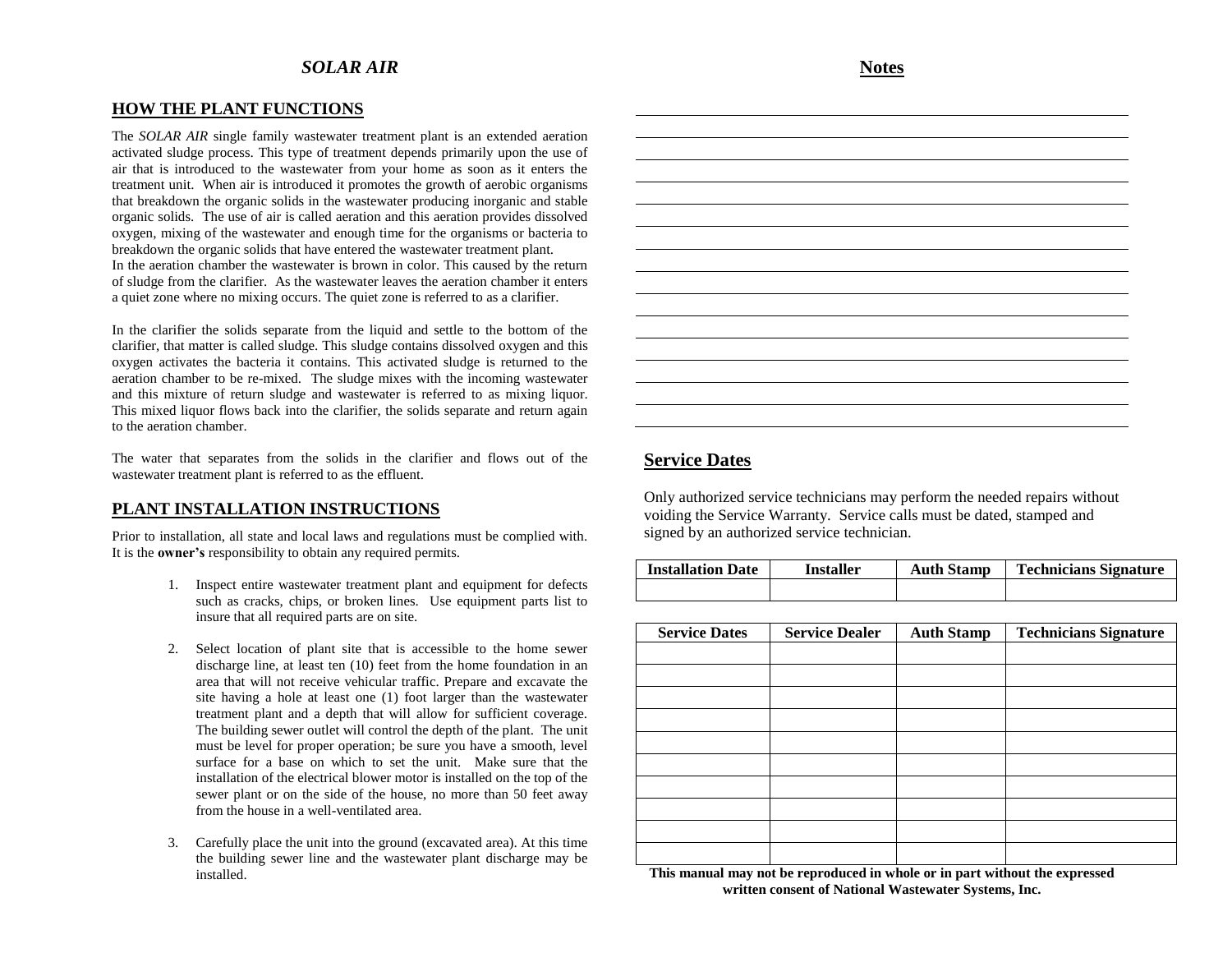# **Failure Sensing**

The audio/visual alarm activates when one or more of the following conditions occur.

- **1) A high water condition tips the alarm float in the up position.**
- **2) A low-pressure condition is detected due to:**
	- a) No water or low water level in the aeration chamber
	- b) A faulty compressor
	- c) A break or leak in the airline
	- d) A faulty pressure switch

#### **3) No compressor power due to:**

- a) Compressor on/off switch in the of position (the on/off switch also functions as an alarm test switch when switched to the off position.)
- b) A faulty power source tripped breaker, etc.

#### **If an alarm condition occurs, perform simple checks first.**

#### **1) Is the compressor running?**

- Yes a) Is the water level high enough to suspend the alarm float above the horizontal position?
	- b) Is the water level in the aerator chamber high enough to provide back pressure on the airline?
	- c) Is there a break or leak in the airline?
- **No** a) Is the compressor on/off switch in the on position? b) Is the compressor power source breaker tripped?
- 4. Insert the building sewer line until it extends approximately 2 inches inside the unit through the inlet opening (opening at highest elevation). Next, glue 4" PVC discharge pipe into the effluent end opening (opening at lowest elevation).
- 5. Seal or grout building sewer inlet to the plant with waterproof, watertight sealant making sure the exterior tapered void is completely filled with sealing material. The two piece concrete tank has a tongue and groove that should be sealed with "Preformed Flexible Butyl Mastic Sealant".
- 6. Install the air blower in a dry location no more than fifty (50) feet from the system.
- 7. Install  $\frac{1}{2}$  inch PVC airline from the air blower to the  $\frac{1}{2}$  inch PVC air diffuser bar. Permanently affix all PVC connections with PVC cement. The air blower discharge piping should be buried at least ten (10) inches, after line has been inspected for air leaks (refer to step no. 11).
- 8. The electrical controls are contained in a watertight enclosure; therefore it may be installed in any above ground area where the light is visible to the owner during the course of a normal days activities. All wiring must comply with applicable standards.
- 9. Install risers and riser covers at least 2" above natural grade. Carefully backfill around the plant placing the fill material up to the riser. Use extra precaution not to damage the plant and/or any of the piping.
- 10. Fill the plant with water to the level of discharge.
- 11. Turn on air blower and check air piping and fittings for leaks. This can be accomplished by preparing a saturated solution of soap and water and applying to the entire run of pipe and fittings. Make visual observation for bubbles. If no bubbles are observed, the piping and fittings are airtight. If a leak is detected, make repairs and retest.
- 12. Backfill the air blower discharge line ditch, influent, and effluent line ditches and the rest of the plant excavation

 DURING VACATION OF EXTENDED LEAVE FROM RESIDENCE DO NOT TURN SYSTEM OFF, THIS WILL CAUSE SYSTEM TO HAVE A BAD ODOR, DUE TO THE TIME SPAN FOR START UP OF SYSTEM.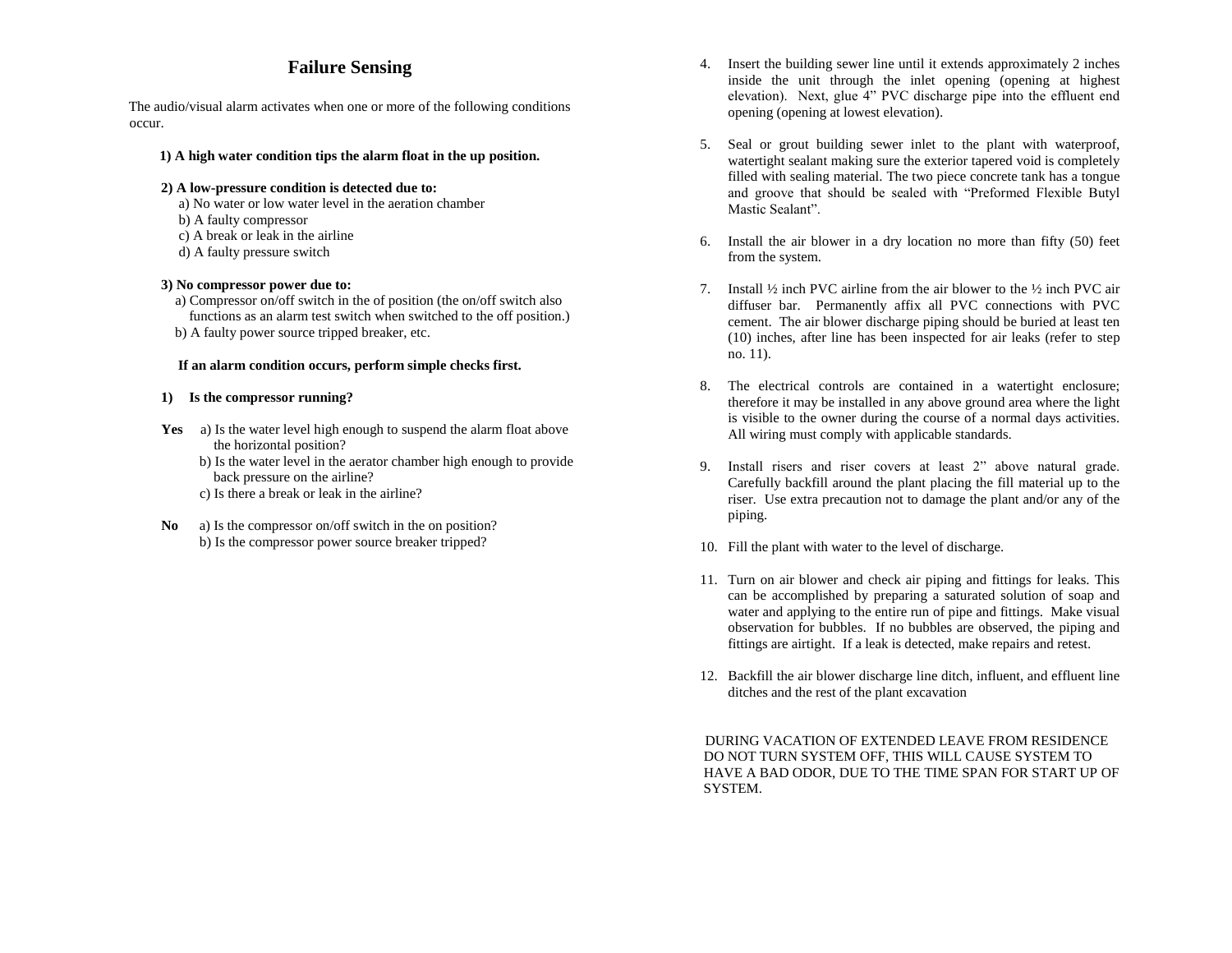### **OWNER'S RESPONSIBILITY**

It is the **owner's** responsibility to operate the *SOLAR AIR* wastewater treatment plant to the best of their ability only residential wastewater: (human body waste, and liquid waste generated by occupants of an individual residence can be used in system.) To insure proper operation and minimize problems, the following materials should not be allowed to enter the system.

- 1. Strong detergents, disinfectants, chlorine tablets in toilet tank, or bleaches (other than small amounts used in day to day house cleaning and laundries). Follow manufacturer recommended amounts when using the above mentioned items.
- 2. Do not allow any disposable items such as: diapers, tampons, sanitary napkins, rubber products, large quantities of paper products, tobacco products, or similar items in the system.
- 3. Do not allow coffee grounds, chemical wastes, oils, or **grease** (such as cooking grease) into the system.
- 4. The discharge from any type of water softeners or similar equipment.
- 5. **IMPORTANT!** Keep ants away from the blower and control panel.
- **6. In the event of problems, it is the owner's responsibility to contact the installer/maintenance provider in a timely fashion. Installer's name can be found on the front of the control panel, in the (Distributed By) box. Serial number can be found on the data plate of the timer box.**

## **WASTEWATER TREATMENT PLANT START-UP**

The *SOLAR AIR* wastewater treatment plant should be filled with clean water, usually from the homeowner's water supply. As stated in the installation instructions, once all of the proper connections have been completed, the tank has been filled with water and the blower is turned on, the system is now ready to be operated.

It should be expected for the start-up process to take ten to twelve weeks to develop a population of microorganisms or bacteria that can properly digest the wastewater from normal household use. **There will be an odor during this stage. If the odor persist contact your installer or maintenance provider.**

### **MAINTENANCE SCHEDULE**

The *SOLAR AIR* wastewater treatment plant can be operated and maintained with a minimal amount of problems or cost, if the following procedures are performed on a routine basis.

 1.Daily – Check warning light for motor malfunction or failure. If the amber light is **ON**, it's an indication of a failure or a malfunction of the motor or abnormal water level. If **ON**, you should call your installer or maintenance provider to have the system serviced.

**The recommended frequency of solids removal should be every 3 – 4 years. Contact your installer for correct cleaning instructions**.

## **MANUFACTURERS WARRANTY REGISTRATION CERTIFICATE**

Owner/purchaser detach the certificate below and mail to the following address within thirty (30) calendar days of purchase:

### *SOLAR AIR*

National Wastewater Systems, Inc 6754 Hwy 90 East Lake Charles, LA 70615 (337) 439-0680

#### **Purchaser's Record**

|                                 | Date of Purchase:                                                                                                           |
|---------------------------------|-----------------------------------------------------------------------------------------------------------------------------|
| Dealer's Name:                  | <u> Alexandria de la contrada de la contrada de la contrada de la contrada de la contrada de la contrada de la c</u>        |
| Address:                        |                                                                                                                             |
|                                 |                                                                                                                             |
|                                 |                                                                                                                             |
|                                 |                                                                                                                             |
|                                 |                                                                                                                             |
| <b>Registration Certificate</b> |                                                                                                                             |
|                                 | Serial Number:                                                                                                              |
|                                 | Date of Purchase:                                                                                                           |
| Owner/Purchaser:                | <u> 1989 - Andrea Station Barbara, amerikan personal personal personal personal personal personal personal personal per</u> |
|                                 | Address:                                                                                                                    |
|                                 |                                                                                                                             |
| Dealer's Name:                  | <u> 1989 - Andrea Andrew Maria (h. 1989).</u>                                                                               |
| Address:                        | <u> 1980 - Andrea Andrew Maria (h. 1980).</u><br>1901 - Andrew Maria (h. 1902).                                             |
|                                 |                                                                                                                             |
| Telephone:                      |                                                                                                                             |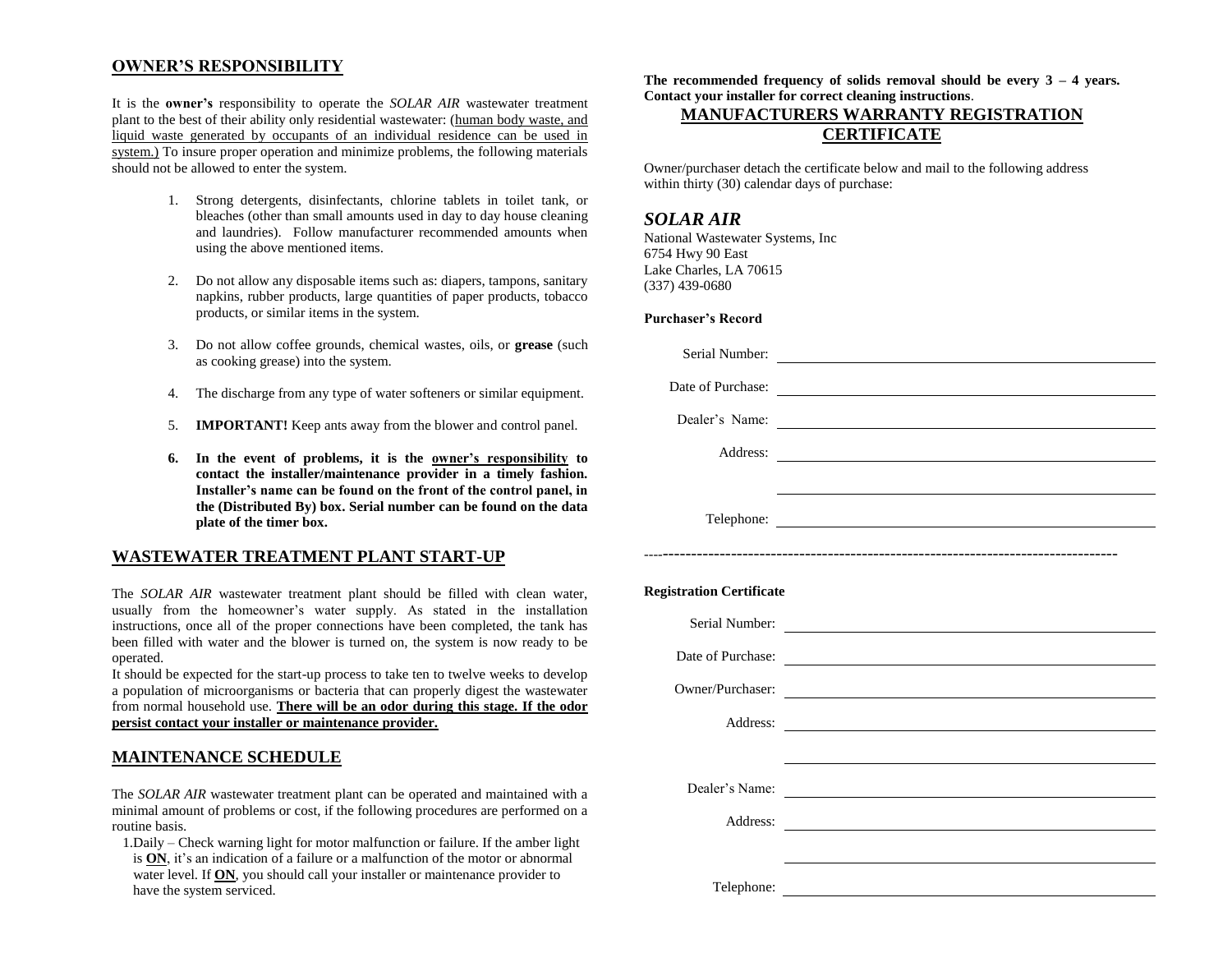## **MANUFACTURERS LIMITED WARRANTY**

NWSI warrants each wastewater treatment system to be free from defects in workmanship and materials from the date of installation for a period of no more than twenty-four (24) months. When properly installed and registered by the manufacturer or appointed representative, the manufacturers sole obligation under this warranty shall be as follows:

> To repair or exchange any component, F.O.B. factory, that in the manufacturer' judgement is defective.

This warranty does not cover any system that has not been properly installed, been flooded by any external means, infested by ants, disassembled by any unauthorized person, anything other than normal household wastewater, or act of nature, this warranty applies only to the treatment system itself and does not include any of the purchasers plumbing, drainage and / or disposal system or house wiring.

The manufacturer is not nor claims responsibility for any delays or damages caused by defective components or materials, which cause losses, incurred by interruption of service or for repairs or replacements of component parts covered by the warranty.

If a purchaser or owner of a *SOLAR AIR* wastewater system wishes a continuing policy, with terms comparable to the initial service policy, it is available and can be obtained from the dealer for those purchasers or owners whose initial service policy has lapsed or expired.

## **SERVICE POLICY**

The total purchase price of a *SOLAR AIR* includes a service policy of twenty-four (24) months. This policy includes all service calls required due to equipment failures, defects, or manufacturer defects.

The plant is to be inspected by the manufacturer or his representative every six months at no cost to the owner. These service calls or for the following:

- 1. Servicing of the unit will be available within two (2) working days of the owner's request.
- 2. Adjustment and servicing of the air blower including replacement or cleaning of the filter if necessary.
- 3. Examination of the aeration chamber and clarifier. Inspection of the mixture or aeration regime and for the presence of sour or offensive odors, color, and turbidity, scum and overflows.
- 4. Immediate notification of the owner / warrantee in writing of any improper observation which cannot readily be repaired. This notification will advise said owner of the problem and if it is covered by warranty, and estimated date for correction of said problem(s).

There shall be no charge to the owner for any service calls, repairs, or replacements of component parts covered by the warranty for 24 months from the date of installation.

If properly operated and maintained as stated the *SOLAR AIR* will meet or exceed all applicable standards and/or limitations as established by test as required by ANSI/NSF Standard No. 40 / (Class I).

#### **SPECIFICATIONS**

| Designation:              | SOLAR AIR, Model SA 500<br>Single Family Residential Waste-<br>Water Treatment System |
|---------------------------|---------------------------------------------------------------------------------------|
| Treatment Capacity/Class: | 500 GPD/ (ANSI/NSF Class I)                                                           |
| <b>BOD5</b> Loading:      | $1 - 1.5$ lbs./dav                                                                    |

## **COMPONENTS / MATERIAL CONSTRUCTION MODEL SA - 500**

Tank: Manufactured out of concrete. Concrete capable of withstanding 3,000 PSI. Blower: Thomas Linear Series 5078S

Duty Rating - Intermediate

## **SOURCES FOR OBTAINING REPLACEMENT PARTS OR COMPONENTS**

Replacement parts or components may be obtained from the installer or below:

#### *SOLAR AIR*

**National Wastewater Systems, Inc** 6754 Hwy 90 East Lake Charles, LA 70615 (337) 439-0680